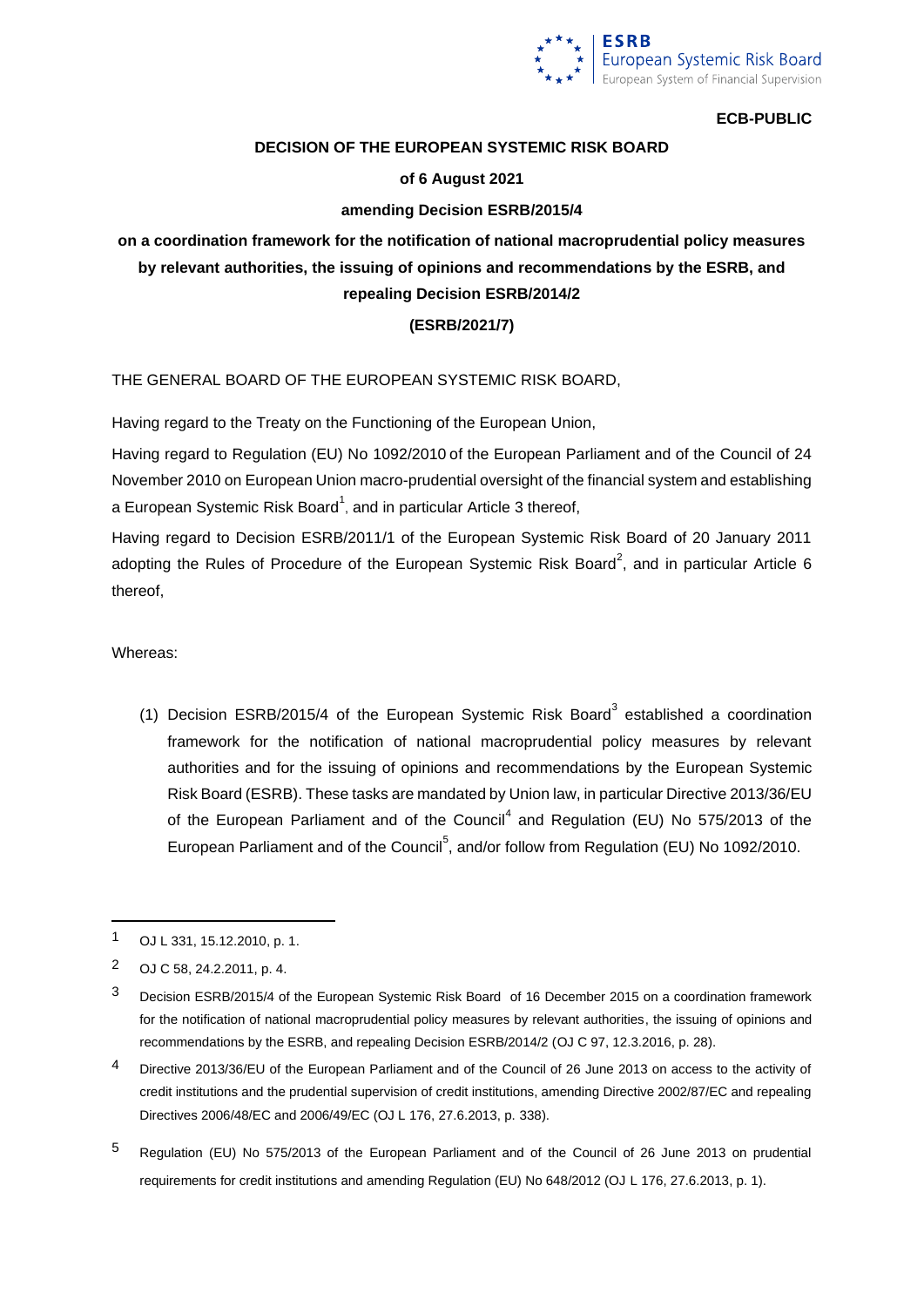- (2) Regulation (EU) 2019/876 of the European Parliament and of the Council<sup>6</sup> and Directive (EU) 2019/878 of the European Parliament and of the Council<sup>7</sup> were adopted on 20 May 2019 and amended Regulation (EU) No 575/2013 and Directive 2013/36/EU, respectively. Certain amendments thereby introduced – such as changes to Articles 124 and 164 of Regulation (EU) No 575/2013, and to Article 131 of Directive 2013/36/EU – should be reflected in Decision ESRB/2015/4 by amending provisions relating to the issuing of opinions and recommendations.
- (3) The provisions of Decision ESRB/2015/4 on the composition of the Assessment Team are linked to the relevant provisions of Regulation (EU) No 1092/2010 on the membership of the General Board and of the Steering Committee of the ESRB. It is necessary to align these provisions with recent institutional changes introduced by Regulation (EU) 2019/2176 of the European Parliament and of the Council<sup>8</sup> relating to the composition of the General Board and to the banking union.
- (4) Moreover, this Decision aims to address issues raised in relation to the provisions of Decision ESRB/2015/4 that have over time proven to be insufficiently clear and thus subject to divergent interpretation or that have been found to be impractical or overly burdensome, including the provisions on the procedure that the Assessment Team has to follow when drafting opinions.
- (5) Therefore, Decision ESRB/2015/4 should be amended accordingly,

# HAS ADOPTED THIS DECISION:

# *Article 1*

#### **Amendments**

Decision ESRB/2015/4 is amended as follows:

- 1. In Article 1, paragraph 2 is amended as follows:
	- a) point (a) is replaced by the following:

8 Regulation (EU) 2019/2176 of the European Parliament and of the Council of 18 December 2019 amending Regulation (EU) No 1092/2010 on European Union macro-prudential oversight of the financial system and establishing a European Systemic Risk Board (OJ L 334, 27.12.2019, p. 146).

<sup>6</sup> Regulation (EU) 2019/876 of the European Parliament and of the Council of 20 May 2019 amending Regulation (EU) No 575/2013 as regards the leverage ratio, the net stable funding ratio, requirements for own funds and eligible liabilities, counterparty credit risk, market risk, exposures to central counterparties, exposures to collective investment undertakings, large exposures, reporting and disclosure requirements, and Regulation (EU) No 648/2012 (OJ L 150, 7.6.2019, p. 1).

<sup>7</sup> Directive (EU) 2019/878 of the European Parliament and of the Council of 20 May 2019 amending Directive 2013/36/EU as regards exempted entities, financial holding companies, mixed financial holding companies, remuneration, supervisory measures and powers and capital conservation measures (OJ L 150, 7.6.2019, p. 253).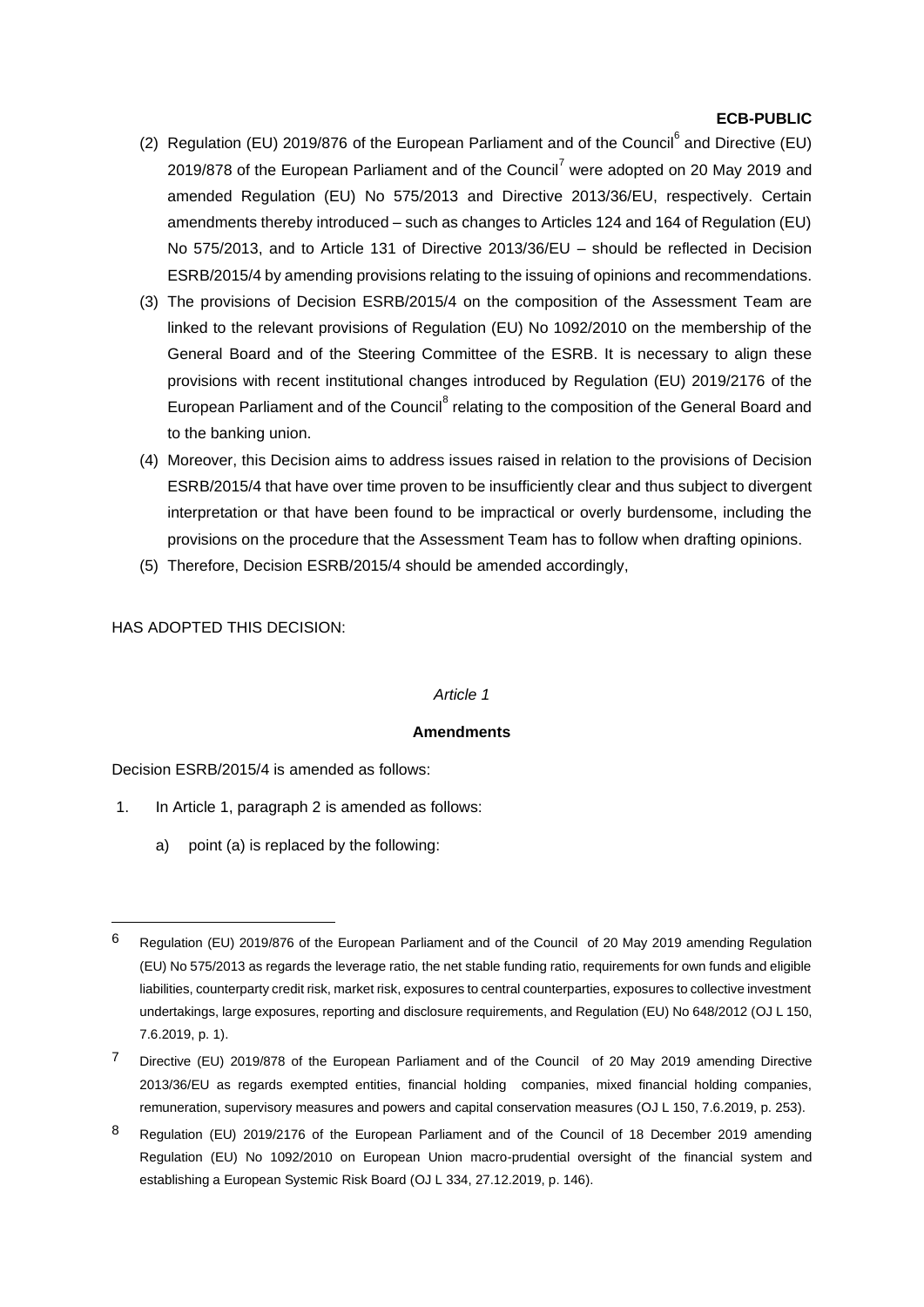- '(a) ESRB recommendations and opinions on national macroprudential policy measures in accordance with Articles 131(5a), 133(11) and (12) of Directive 2013/36/EU and Articles 124(2), 164(6) and 458(4) of Regulation (EU) No 575/2013;';
- b) point (b) is replaced by the following:
	- '(b) Amendments to Recommendation ESRB/2015/2 to incorporate additional notified macroprudential policy measures recommended for reciprocation in accordance with, but not limited to, Article 134(5) of Directive 2013/36/EU and Article 458(8) of Regulation (EU) No 575/2013;';
- 2. Article 2 is amended as follows:
	- a) point (7) is replaced by the following:
		- '(7) "opinion" means any opinion to be issued by the ESRB following the receipt of a notification regarding a macroprudential policy measure, in accordance with Articles 131(5a) and 133(12) of Directive 2013/36/EU and Articles 124(2), 164(6) and 458(4) of Regulation (EU) No 575/2013;';
	- b) point (9) is replaced by the following:
		- '(9) "recommendation" means any recommendation to be issued by the ESRB in accordance with, but not limited to, Articles 133(11), 134(5), 138 and 139(3) of Directive 2013/36/EU and Article 458(8) of Regulation (EU) No 575/2013;';
- 3. Article 4 is replaced by the following:

#### '*Article 4*

#### **ESRB opinions and recommendations on national macroprudential policy measures**

- 1. This Article shall apply to opinions and recommendations referred to in Article 1(2)(a).
- 2. Once a notification has been received pursuant to Articles 131 or 133 of Directive 2013/36/EU or Articles 124, 164 or 458 of Regulation (EU) No 575/2013, the ESRB Secretariat shall immediately, but no later than before the end of the following ECB working day, submit it to members of the General Board and to the Assessment Team via Darwin.
- 3. Within five ECB working days following the receipt of a notification under paragraph 2, members of the General Board may raise material concerns regarding any negative externalities such as adverse cross-border spillover effects of the macroprudential policy measure notified. To ensure a smooth and efficient process, members shall raise, insofar as is possible, such material concerns in English.
- 4. The Assessment Team shall prepare an assessment of and a draft opinion or recommendation on the appropriateness of the notified macroprudential policy measure having regard to the relevant requirements under Directive 2013/36/EU and Regulation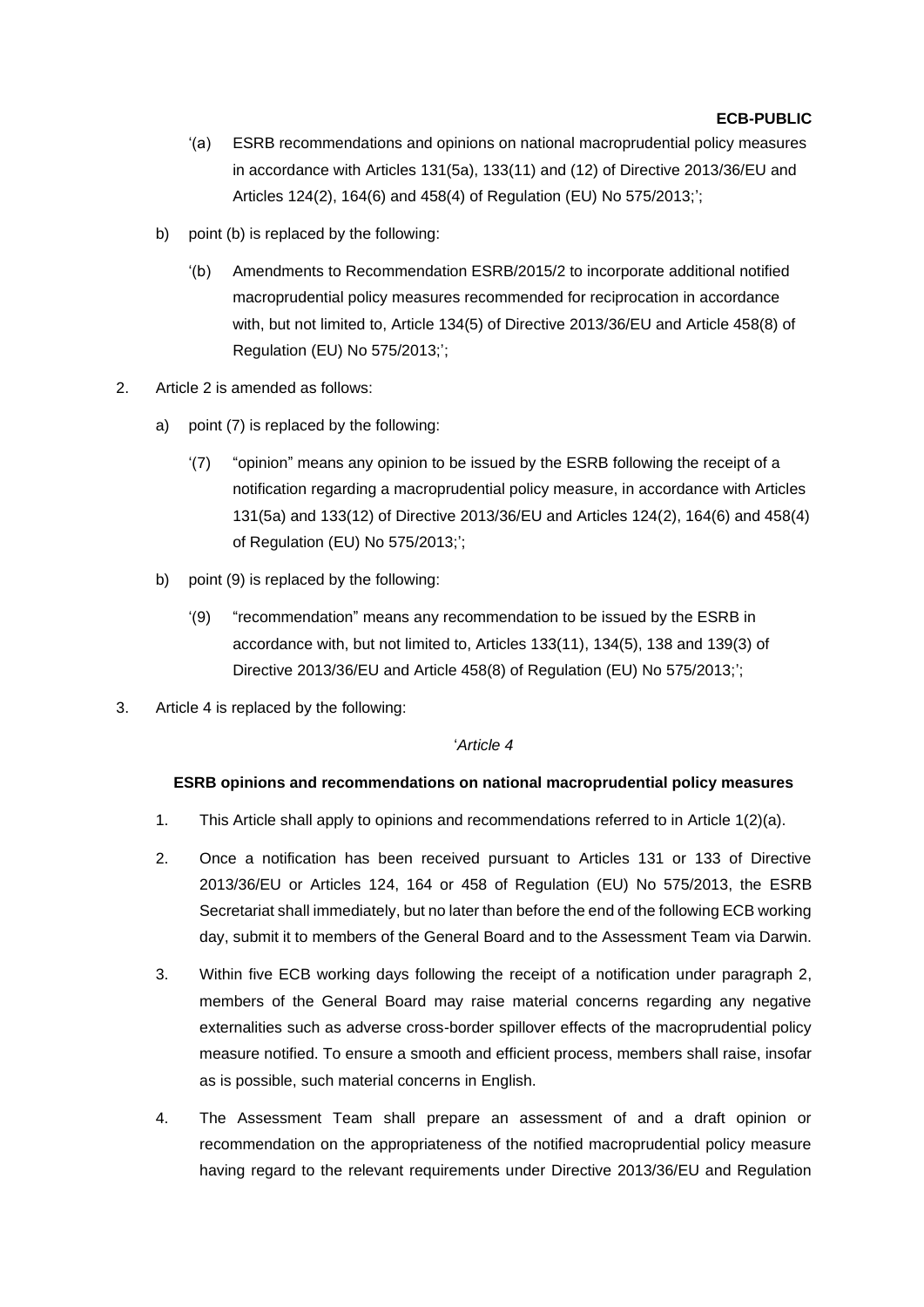(EU) No 575/2013 from a macroprudential and financial stability perspective and also having regard to any material concerns raised by members of the General Board under paragraph 3.

- 5. As soon as it is finalised by the Assessment Team, the ESRB Secretariat shall immediately submit the draft opinion or recommendation, via Darwin, to the members of the General Board.
- 6. Based on the assessment and draft prepared by the Assessment Team, the General Board shall take a decision on the draft opinion or recommendation. Unless a General Board meeting is convened in accordance with the Rules of Procedure of the ESRB, the decision of the General Board shall be taken by written procedure. The decision of the General Board shall be taken at least one ECB working day prior to the expiry of the relevant period specified in Articles 131 or 133 of Directive 2013/36/EU or Articles 124, 164 or 458 of Regulation (EU) No 575/2013.
- 7. If, following a request by the ESRB to the notifying authorities for further information, the information received still does not contain all relevant information needed to assess the appropriateness of the intended measure, including its compliance with the relevant requirements under Directive 2013/36/EU and Regulation (EU) No 575/2013, the ESRB may provide an opinion stating that it is not possible to assess conformity with the requirements of Directive 2013/36/EU and Regulation (EU) No 575/2013. The ESRB may also issue a negative opinion or recommendation, as appropriate.';
- 4. Article 5 is replaced by the following:

#### '*Article 5*

## **ESRB recommendations on the reciprocity of macroprudential policy measures**

- 1. This Article shall apply to amendments to Recommendation ESRB/2015/2 within the meaning of Article 1(2)(b).
- 2 Within five ECB working days following the receipt by the ESRB of a request for reciprocation from a Member State, in accordance with but not limited to Article 134(5) of Directive 2013/36/EU or Article 458(8) of Regulation (EU) No 575/2013, the ESRB Secretariat shall submit it to members of the Advisory Technical Committee (ATC), the General Board and the Assessment Team via Darwin.
- 3. Within five ECB working days following the transmission of the information referred to in paragraph 2, members of the General Board may demonstrate to the ESRB that the macroprudential policy measure notified would have significant adverse cross-border spillover effects in their jurisdiction. To ensure a smooth and efficient process, members of the General Board shall, insofar as is possible, provide relevant information to the ESRB in English.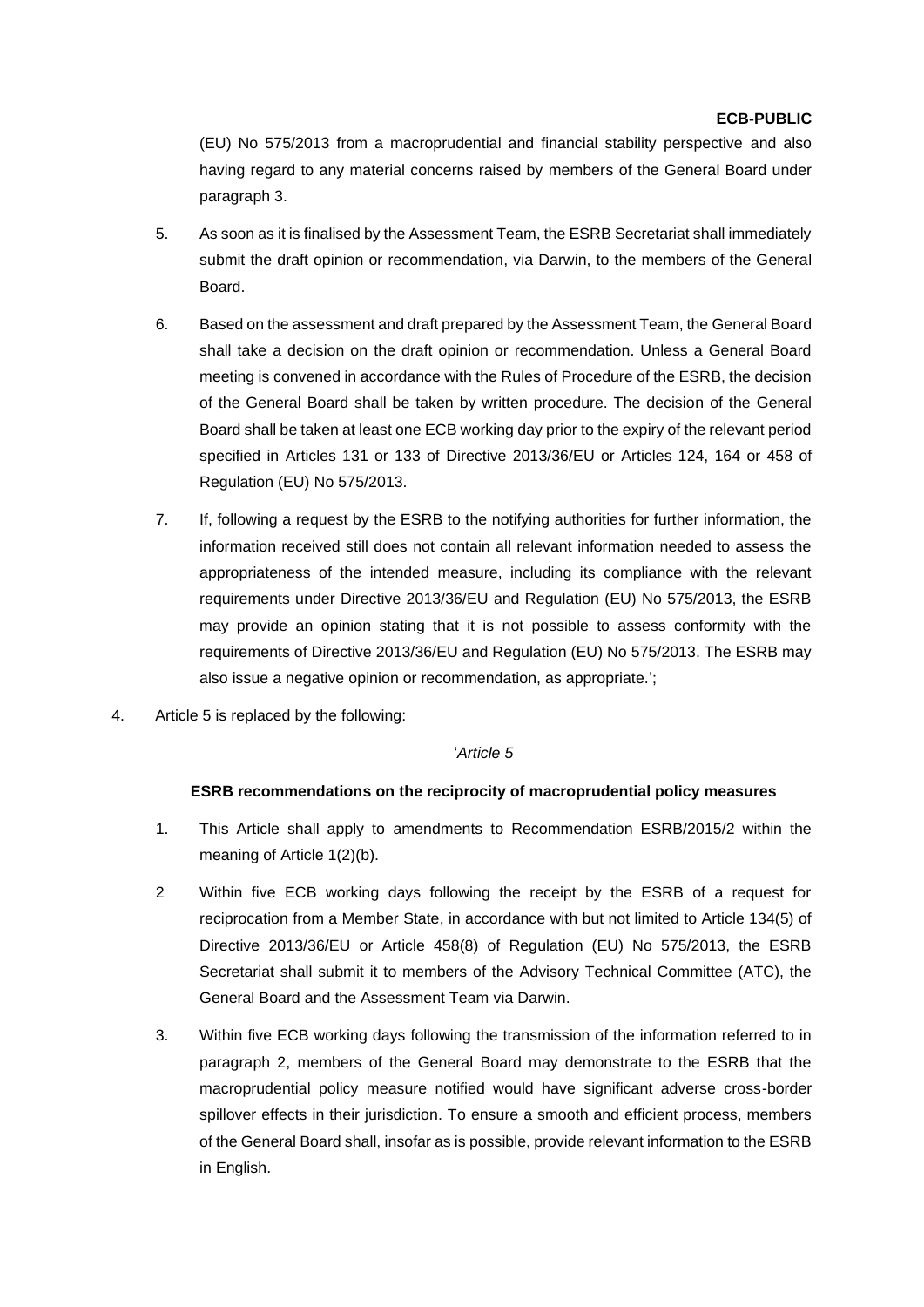- 4. The Assessment Team shall prepare an assessment of the need for adopting a recommendation on reciprocation together with a draft amendment of Recommendation ESRB/2015/2, where necessary. The Assessment Team shall make a proposal to the ATC on the reciprocation of the notified measure and on the means whereby reciprocation might be achieved in compliance with Recommendation ESRB/2015/2.
- 5. The Assessment Team shall consider whether the draft amendment of Recommendation ESRB/2015/2 should be revised in the light of comments received from members of the ATC and, via the ESRB Secretariat, shall submit the draft amendment of Recommendation ESRB/2015/2 to the General Board via Darwin.
- 6. Based on the assessment and draft prepared by the Assessment Team, the General Board shall take a decision on the draft amendment of Recommendation ESRB/2015/2. Unless a General board meeting is convened in accordance with the Rules of Procedure of the ESRB, the decision of the General Board shall be taken by written procedure.';
- 5. Article 7 is replaced by the following:

#### '*Article 7*

#### **Assessment Team**

- 1. The Assessment Team shall prepare assessments of and draft opinions or recommendations on macroprudential policy measures, on reciprocity of macroprudential measures and on third-country CCB rates. The Assessment Team's members, as well as any observers, shall have a sufficient level of seniority, both from a technical and a policy perspective.
- 2. The Chair of the Assessment Team shall be the Head of the ESRB Secretariat or his/her designated alternate. The Chair of the Assessment Team shall be responsible for preparing the work of the Assessment Team, including setting the agenda, convening the meetings and tabling items for discussion and shall chair the meetings of the Assessment Team.
- 3. The Assessment Team shall comprise:
	- (a) two representatives from the ESRB Secretariat including the Chair of the Assessment Team;
	- (b) one representative from the supervisory function of the ECB;
	- (c) one representative from the macroprudential function of the ECB;
	- (d) one representative from the European Commission;
	- (e) one representative from the European Banking Authority (EBA); and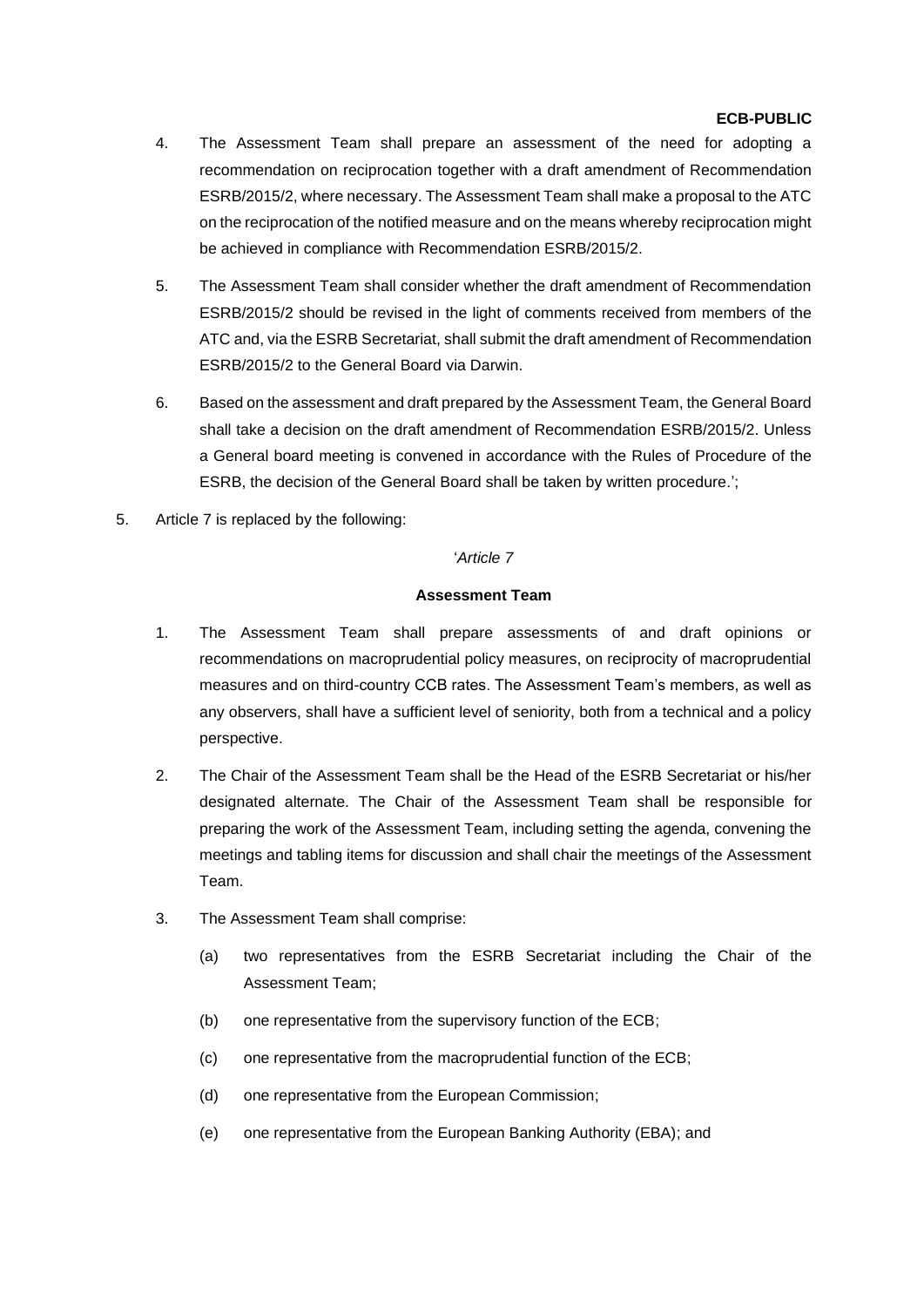(f) nine representatives, each representing a different national authority from which the ESRB draws the members of its General Board with voting rights pursuant to Article 6(1) of Regulation (EU) No 1092/2010.

The nine representatives in sub-paragraph (f) shall include at least two representatives from those national authorities from which a national member of the Steering Committee has been elected pursuant to Article 11(1)(c) of Regulation (EU) No 1092/2010, as well as a representative of the authority from which the first Vice-Chair of the ESRB has been elected pursuant to Article 5(2) of Regulation (EU) No 1092/2010, and a representative from the authority from which the Chair of the ATC has been appointed pursuant to Article 13(2) of Regulation (EU) No 1092/2010 if that authority is an authority of the type referred to in subparagraph (f) above.

- 4. Based on nominations from the national authorities from which the ESRB draws its members of the General Board with voting rights, the General Board shall appoint the nine representatives referred to in paragraph 3, having regard to the need for a balanced representation of Member States between those which are participating Member States as defined in Article 2(1) of Council Regulation (EU) No 1024/2013(\*) and those which are not. They shall be appointed for the same period as the respective national member of the Steering Committee or otherwise for a period of three years. Representatives on the Assessment Team from national authorities from which a national member of the Steering Committee has not been selected may be reappointed.
- 5. All other members of the Assessment team shall be appointed for an unlimited period.
- 6. Authorities represented in the Assessment Team may change their representative based on the expertise needed and the type of assessment to be conducted by the Assessment Team pursuant to Article 1(2). Such changes must be approved by the Chair of the Assessment Team.
- 7. Observers may request to be invited to participate in the Assessment Team with a view to contributing to the discussion. Observers may comprise representatives of authorities referred to in Article 6(1) and (2) and Article 13(1) of Regulation (EU) No 1092/2010. When a recommendation or opinion is prepared in accordance with Articles 131(5a) and 133(11) and (12) of Directive 2013/36/EU and Article 458(4) of Regulation (EU) No 575/2013, representatives from the Commission and the EBA shall participate as observers. When an opinion is prepared in accordance with Articles 124(2) or 164(6) of Regulation (EU) No 575/2013, representatives from the EBA shall participate as observers. Representatives from relevant authorities in concerned third countries may also be invited as observers, in which case they shall be subject to confidentiality agreements.
- 8. Where, pursuant to Article 5(2) of Regulation (EU) No 1024/2013, the ECB, instead of a national authority, notifies a macroprudential policy measure at national level, the ECB